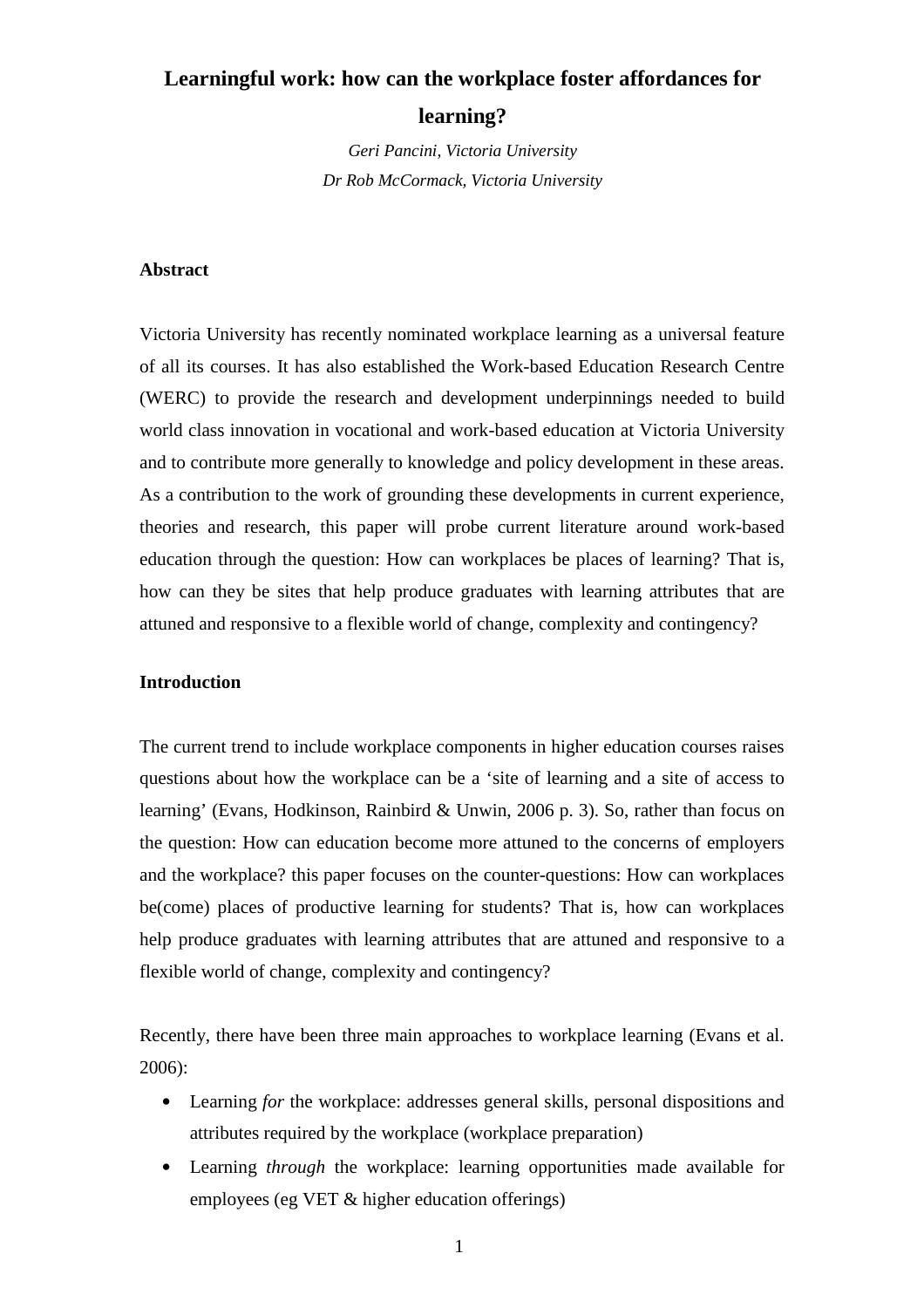• Learning *in* the workplace: initiates students into the practical aspects of their vocational studies by learning to perform job roles (vocational/professional training, work placements, practicums, apprenticeships).

This paper, however, will take a different approach. Rather than frame workplace learning as 'learning to work', work will be considered as a context for 'learning to learn' - what we will call 'learningful work'. That is, the paper will posit a larger goal relevant to both education-based learning and work-based learning. That goal is to develop learners who can engage productively with a world of complexity and change, not just in work contexts but across all domains of social life. Thus, on this view, the larger goal of all learning contexts in a time of complexity is not simply to apprentice learners into mastery of defined bodies of professional knowledge and/or trade skills, but also to encourage a new subjectivity and a new sense of learning.

The suggestion is that, in a world of rapidly changing technologies, organisational structures and knowledge/skill demands, the very meaning of learning itself must undergo a fundamental transformation (Engeström 2004, Garrick & Usher 1999). Rather than confine itself to mastery of existing knowledge, this new learning is focused on the capacity to engage with new and unfamiliar discourses, to deal with overlapping theories from competing disciplines, and the capacity to keep in touch with the continually moving 'state of play' in digital technologies. Thus, in liquid times (Bauman, 2000), learning itself must become liquid. In place of the stable habits and internalised procedures of traditional expertise (reproductive learning), the new learner must be able to engage with the undefined, the indefinite, the emergent. Many workplaces are subject to rapid turn-over in technologies, knowledge, procedural skills, and organisational structures and are therefore at the forefront of this shift from a stable world to a world of rapid change and complexity.

Students need to develop learning styles consonant with this new world both as workers and in their other roles of family members, citizens or students. So, for the purposes of this paper the question is: how can workplaces subject to these new imperatives be useful in developing student approaches to learning generally? However this raises the further question: what sorts of knowledge are involved in the workplace and how are they learnt? Around this issue there has developed a body of exciting theory and research.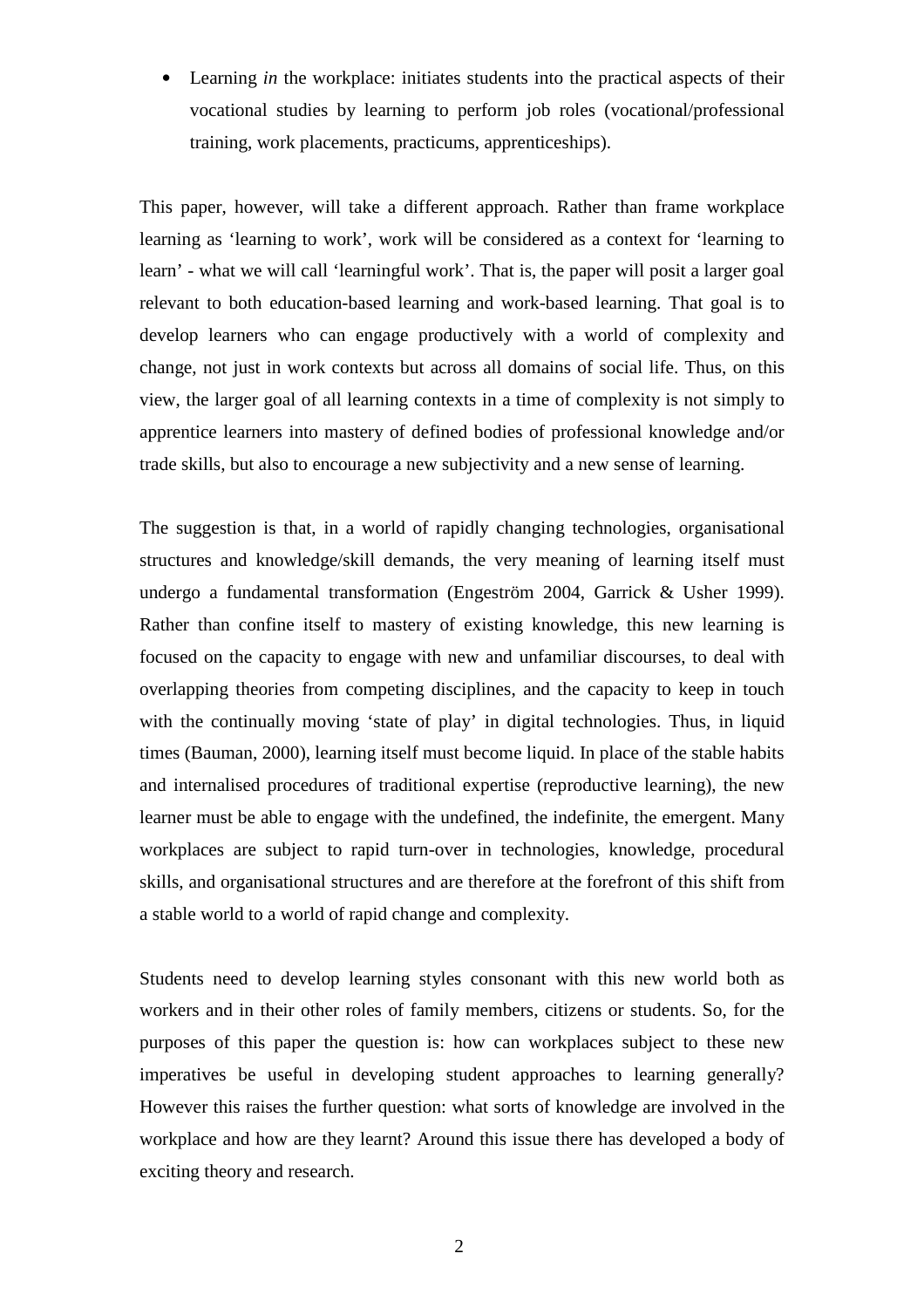#### Workplace knowledge and learning

In the world of stable modernity, working knowledge was thought to be easily analysed theoretically and that it was acquired either theoretically through off-the-job training or through procedural training resulting from a theoretical analysis and design of the tasks in the workplace. The modernist view was that guild-based expertise could be captured analytically, either in a Taylorist analysis so that the workplace could be reengineered as a Fordist assembly line of separate unskilled tasks, on the one hand; or into underlying technical knowledge, skills and learning outcomes for designing formal vocational education and training. Both the Fordist reconstruction of expertise as an assembly line of unskilled tasks, and the educational reconstruction of workplace knowledge as explicit technical knowledge that is learnable off-the-job, rest on assumptions concerning knowledge that are now under challenge from workplace learning researchers.

Workplace knowledge is now considered to include a critical element of practical situational understanding which is a way of participating in the flow of situations with an awareness of the many players, activities, tensions, goals and tasks 'at play' in that situation. Workplace knowledge consists in knowing how to 'play the game' and knowing 'how to go on'. This form of understanding is not a stable abstract knowledge that can stand apart from the situation, like theoretical or technical knowledge. In fact one does not know what do until the situation arises, nor often does one know that one will know what to do before the situation arises. This knowledge that is concerned with acting and deciding what to do or how to do something in new or unprecedented situations is thus closer to the old notion of 'practical judgement' derived from Aristotle, which was also a way for dealing with new and different situations (Hager & Halliday 2006, Beckett 2007). For Aristotle, practical judgement contrasts as a form of knowledge with the stable and selfcontained knowledges that can exist for theoretical objects and technical processes (Dunne 1993).

Insofar as workplace knowledge includes practical judgement, it cannot be easily extracted or captured in stable theoretical or technical terms, terms that could then be deployed to train new workers. In this sense workplace knowledge is, in key aspects, tacit and can only be learnt by participation.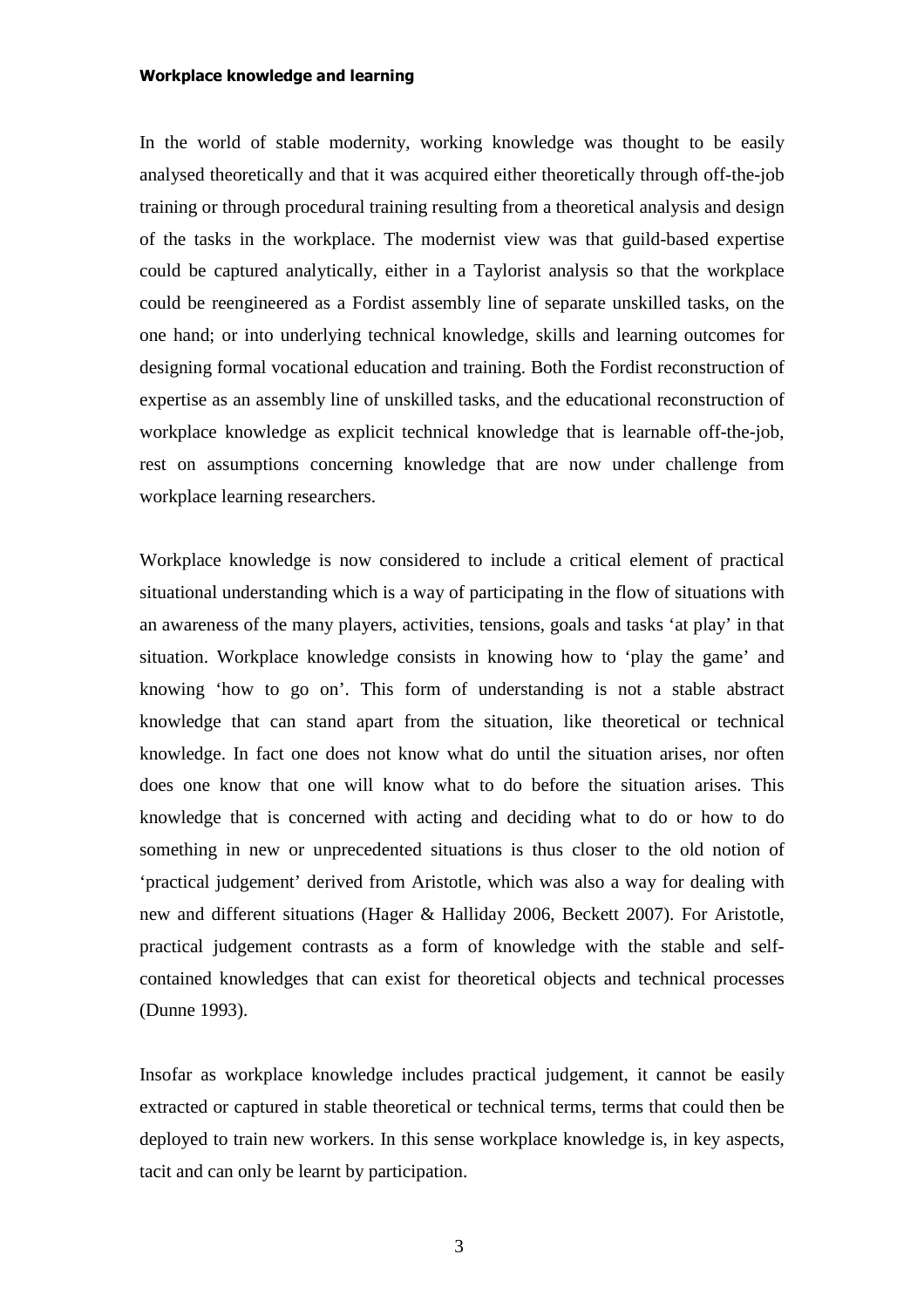## The turn to practice

In order to theorise the workplace and the forms of work, knowledge, skill and social demeanours required of workers, many theorists of workplace learning have turned to a new way of describing human and social being, sometimes called 'a turn to practice'. Central to this turn to practice is the notion that learning, knowledge and expertise all derive from participation in a social grouping, a social grouping that possesses and passes on to newcomers, its practices and ways of doing things along with the purposes, values, criteria for evaluating worth and success, as well as stories of typical cases and extreme cases, and so on. Thus knowing and learning develop through initiation and participation in what Wittgenstein called a 'form of life' which is defined by the way it brings together publicly shared skills, contexts, goals, technologies, histories, and locations in social and institutional spaces. A traditional trade is a good example of a 'form of life' in this sense. This 'turn to practice' locates individuals more emphatically in their social, historical, cultural and situational context, a way of thinking that is at odds with the individualist, cognitivist and mentalist assumptions of modernity (Lave and Wenger, 1991, Engeström 1999, 2000, Eraut 1994, Billett, 2004, 2007, Hodkinson and Hodkinson, 2004).

The practice paradigm is used to research workplace learning by theorists from a range of disciplines including: organisational studies (Argyris & Schön 1978, 1996, Nonaka & Takeuchi 1995, Tsoukas 1998); educational philosophy (Becket 2007a, 2007b, Hager 2002, Hager and Halliday 2006, Winch 2006), evaluation studies (Schwandt 2005), social psychology (Lave & Wenger 1991), management studies (Wenger 1998, Senge 1991), sociology (Engeström, 2004, Bourdieu 1980, Giddens 1986), philosophy of social science (Flyvbjerg 2001, Schatzki 2002).

By highlighting that workplace knowledge consists in the capacity to engage in a situation that is not preordained as stable and defined, the turn to practice shows up the difference between being 'able to go on' in, say, a mathematical deduction and being 'able to go on' in a tense cross-organisational planning meeting. The former calls for an analytic deduction, the latter for a nuanced judgement.

The assumption behind this paper is that the organisational world of rapid change and complexity into which we are moving is more a world requiring nuanced judgement than one requiring logical application of settled concepts or the deployment of long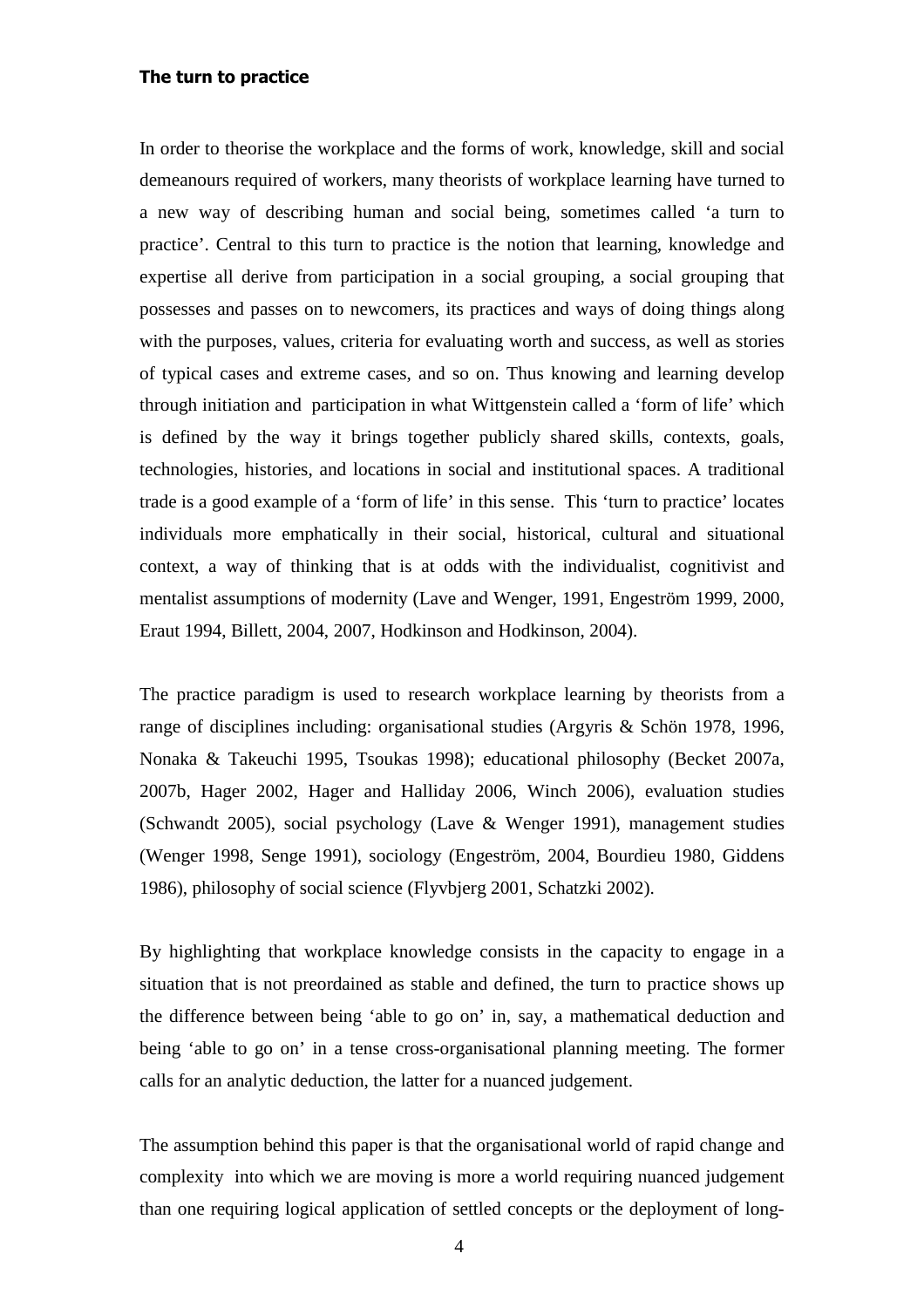habituated expertise. In a changing world, nuanced judgement that is tested against the public practices of a social community is more likely to be relevant and helpful than a mentally developed theoretical deduction. So, we could say that whereas modernity and its ways of acting favoured Plato's *theoria,* the emerging world of change and complexity favours Aristotle's *phronesis* (practical judgement) as a way of knowing (Beckett & Hager 2002).

## Towards a new learner

If it is true that the world encompassing student lives is being transformed from a world of relatively stable and distinct institutions, structures, roles and practices into a world of ever-changing complexity, uncertainty, ambiguity, and contingency, then a fundamental dissonance is created between the modes of knowing and learning required for functioning in this new world (flexible practical judgement) and the forms of knowing and learning embodied in the practices of educational institutions, especially higher education (stable theoretical knowledge). Theoretical knowledge is knowledge of the general, the generic, the universal, the abstract, and cannot be directly applied to real situations of practical activity. In fact the power and scope of theoretical knowledge arises precisely from the fact that it withdraws from actual engagement with specific situations in all their messiness, particularity and conflicting interests. For in real situations there is always a range of interests and interpretations, as well as an indefinite range of unknowns and undecidables, all of which can be ignored or abstracted away by the 'theory' of the academy. So, even though the theoretical knowledge of the academy may produce rigorous 'concepts', these cannot be applied without effort or judgement to real situations; in truth, their application requires practical judgement.

Thus, insofar as theory was intended as a way of unearthing the underlying principles, conditions or causalities of action, it now transpires that theory's embrace of generality, essences, precise definitions and clear lines of causality are no longer an advantage. In fact in times of complexity, portability and transferability of knowledge and skill depends less on mastery of underpinning knowledge and more on the ability to participate with full engagement in new situations and to be attuned to its meaningful similarities and differences from other previously experienced situations. Practical understanding of a situation is not simply a matter of mobilising pre-formed schema or routines, rather it is a matter of listening to fine differences, 'differences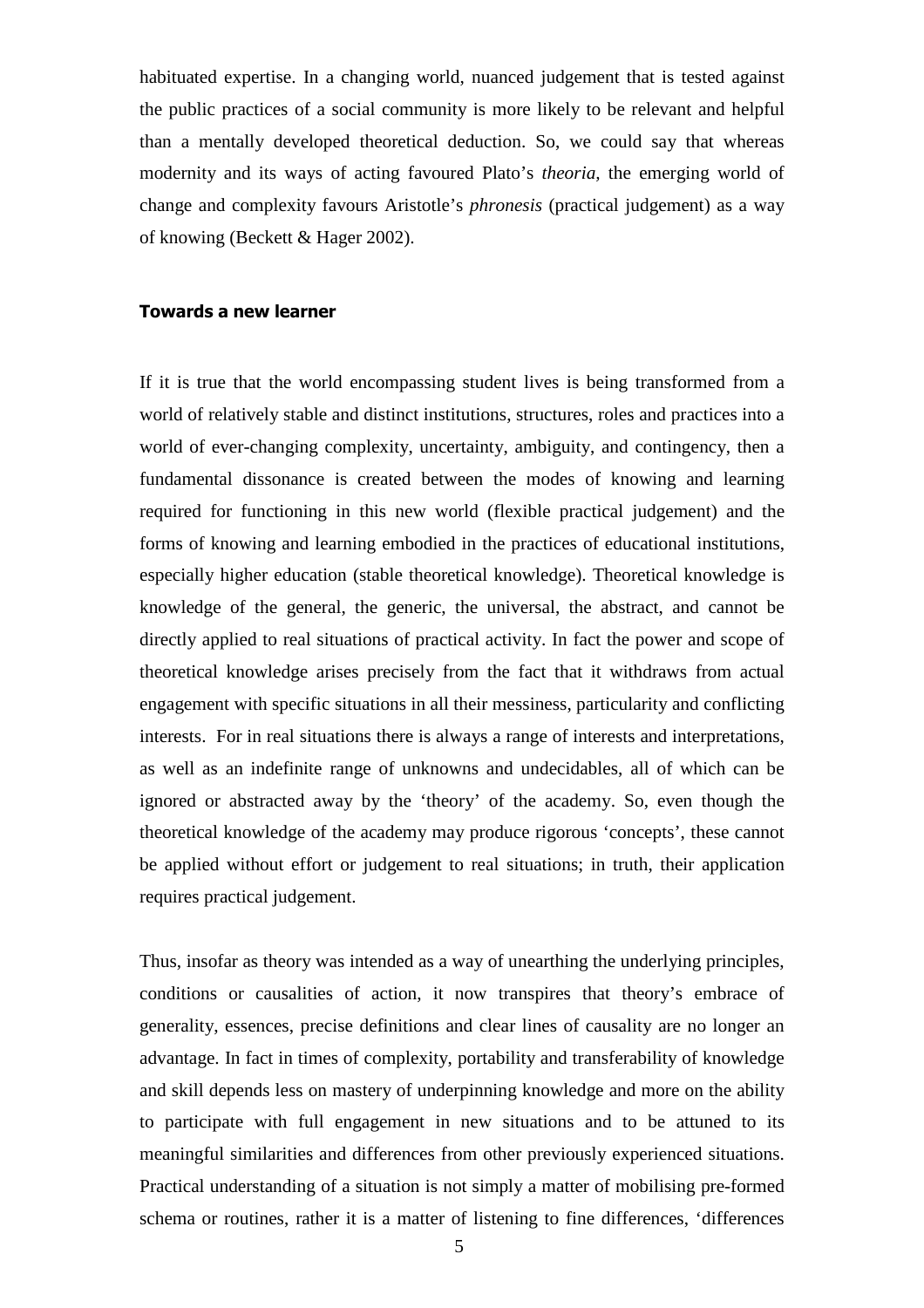that make a difference', subtle differences that only someone deeply attuned and engaged in the situation can 'hear', often only subliminally.

Another feature of work in times of rapid change and complexity has been formulated by Engeström under the heading of 'knotworking'. Knotworking is the work required to sustain inter-organisational collaboration. Drawing on Victor and Boynton's (1998) picture of the recent evolution of work as a succession of five major types: craft, mass, process enhancement, mass customisation, and co-configurational, Engeström explores the final form of work, co-configurational work, which consists in continuously configuring products and services in interaction with customers. (In passing, we would suggest that it is precisely this co-configurational work that will be critical for the success of partnerships between higher education institutions and workplaces in creating and sustaining learningful work for students).

To the extent that work in new workplaces is now a matter of forging connections, trust and commitment between disparate members of project teams or partnerships, being able to judge the 'mixed messages', the 'coded messages', the hesitations and silences is far more important than slavish following the formal protocols of the committee meeting genre. The 'face' work, discursive work and textual work of the new workplace are all vitally important to sustaining organisations and interorganisational structures.

If the line of argument so far is convincing, then we can infer that the workplace is a better learning setting than higher education settings for inducting students into the demands and exigencies of this new world of rapid change and complexity. The 'hot action' (Beckett, 1996), liquid formlessness of social processes (Bauman, 2000), and contingency (Billett, 2001) of this emergent social regime is more present in the workplace (admittedly some much more than others) than in higher education institutions. Higher educational institutions, despite conflicting discourses and rhetorics, still seem to be largely functioning as modernist mass institutions.

Boud and Middleton (2003) point to three 'significant areas of informal learning' in workplace groupings they studied: mastery of organisational processes, negotiating the political, and dealing with the atypical. This list summarises precisely the kinds of understandings that cannot be learnt in the virtualised world of educational classrooms, learning spaces that are defined by their strong insulation from the world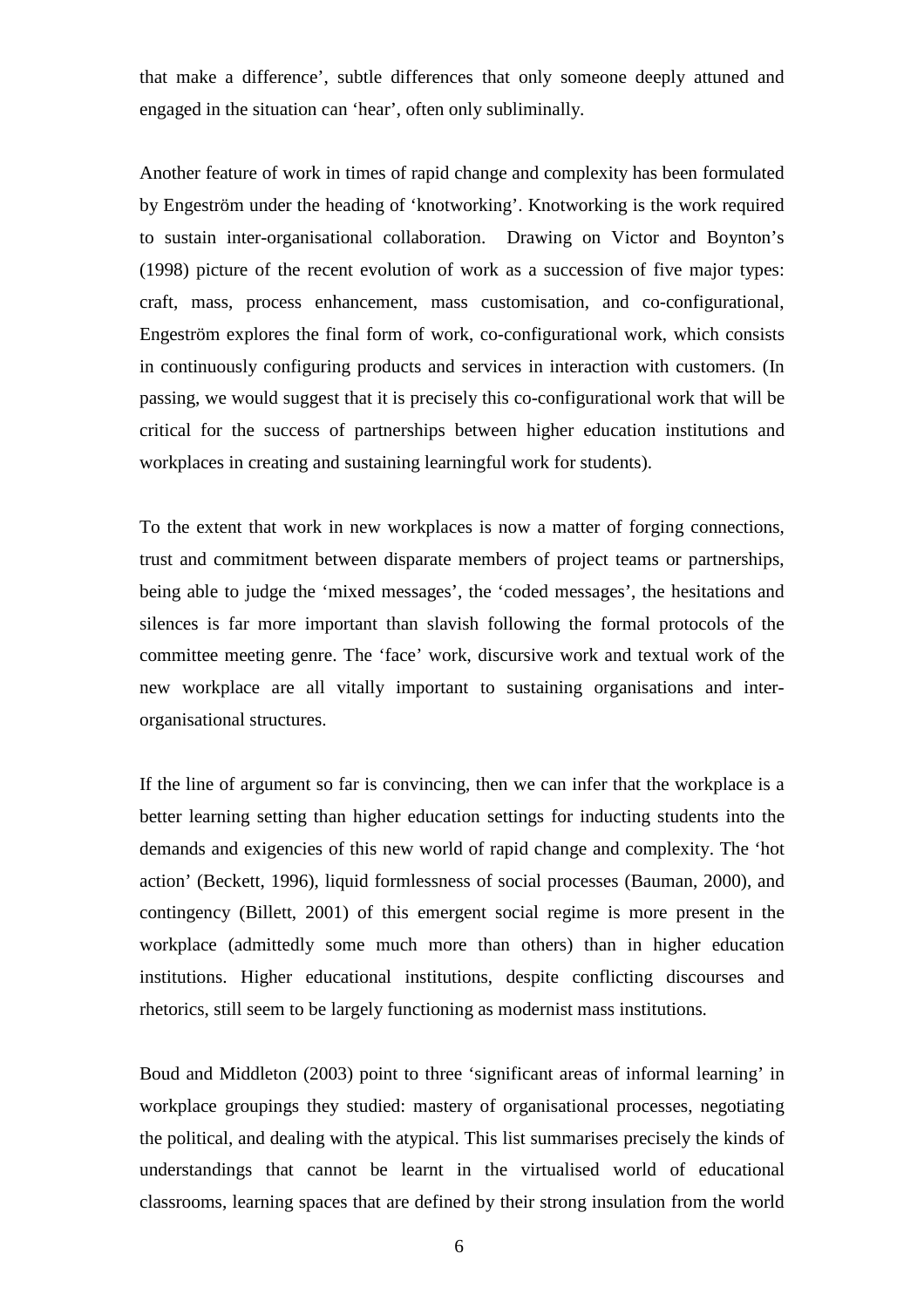of the real. In the virtualised classroom, both the practical world referred to by the academic discipline and the institutional structure of the organisation itself are largely kept at bay; the classroom shields students from the institutional politics in play for both the organisation and the practical field; and finally, the challenges within the classroom do not carry the urgency or imperative to be resolved that press on real life contexts in organisations.

Of course these three regions of knowledge (the institution, the politics, the unprecedented) are precisely what are needed to function within the workplace, and as Boud and Middleton note, they are best learnt informally through participation in the workplace. Learning the workplace as an institution, its politics and its points of breakdown are not simply aspects of work that need to be learnt to 'do the job', they are also contexts in which a new understanding and approach to learning itself can be learnt.

## **Learningful work: Affordances to foster learning**

How can workplaces contribute to the development of learners who will be disposed to participation in the formation of practical judgements—not just the application of predetermined theory or technical procedures? Clearly, workplaces have the potential to contribute to the development of this new ontological, participation-based approach to learning, an approach centred on forming practical judgements (Beckett and Hager 2002, Billett 2004).

So, what are the features of workplaces that could support this kind of expansive learning (Engestrom 2004, Evans et al. 2006), what we are calling learningful work? Clearly the key issue is *ethos*, the mood of the workplace. Is it a workplace that encourages learning? That supports experiment and exploration of new ways? Is it a workplace that encourages speaking up and risk-taking even if they do not work out? Does it view mistakes as an opportunity to learn, not an occasion for ridicule or humiliation?

Does the workplace focus only on the logic of productivity or does it also support the logic of development for its workers and organisation? Are workers encouraged to alter the scope or design of their jobs to fit with their expanding capabilities, so that although a job may begin with a fairly stable core, over time it expands to include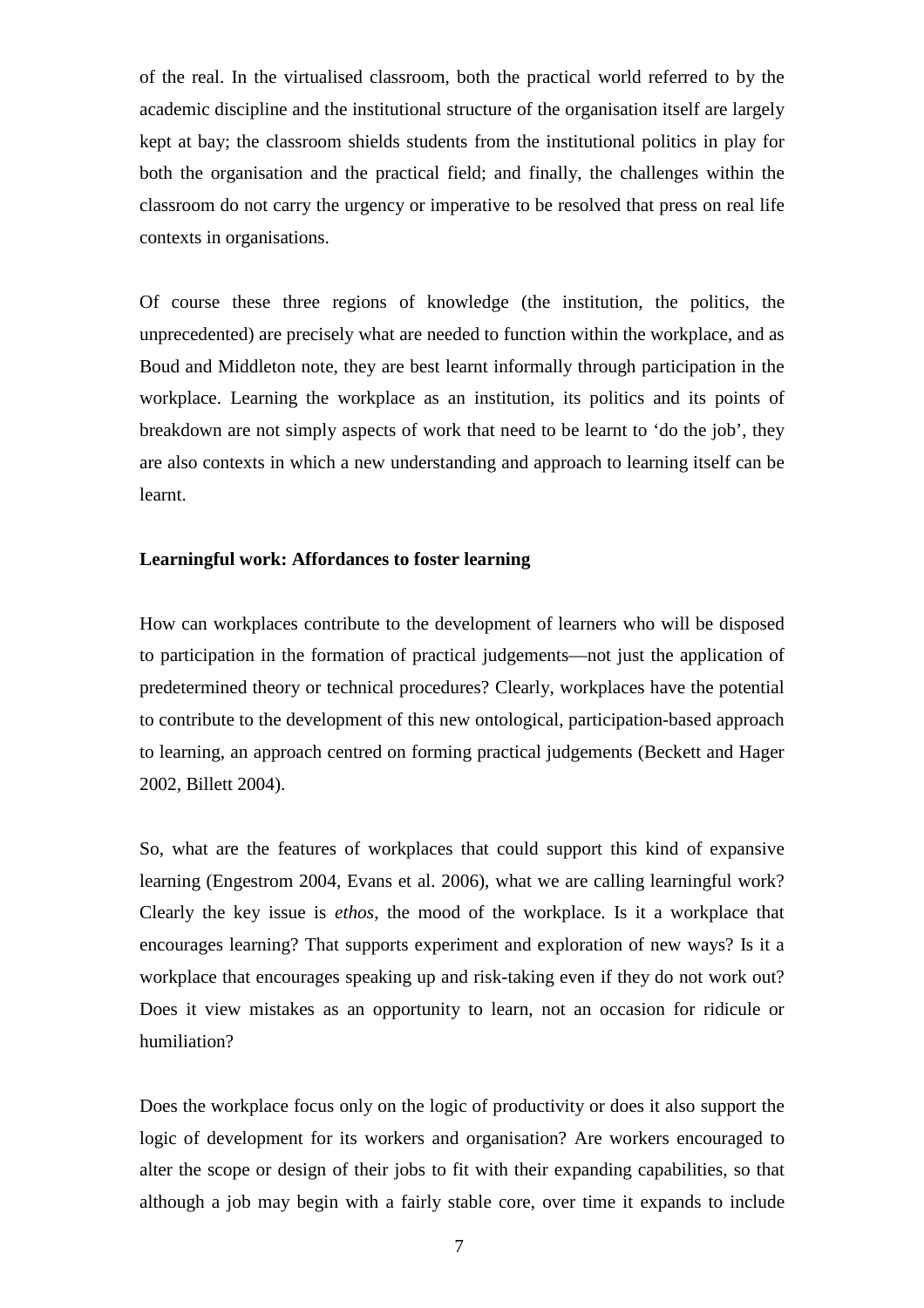more unstable and more unpredictable elements—so that the job continues to be a challenge and a source of learning? Are workers encouraged to explore or 'listen in' on other workers in order to gain an understanding or feel for more advanced work within the organisation and for 'the big picture' within which the organisation functions? Are there social or textual occasions set aside for communal reflection? Are workers encouraged to share their practical judgements, assessments and evaluations in a non-threatening atmosphere?

These are the questions and considerations that have been used to design the work for a VU program in which students are employed as mentors (called Rovers) in the new Learning Commons. The work of these Rovers is to assist other students master the technologies and organisational support systems of the university. Given that these were new positions, there was the opportunity to design the roles with a strong focus on learningful work. So instead of simply injecting another layer of student advice into a staff-based hierarchical service delivery model, the positions were framed as a community of practice in which Rovers themselves would create their own knowledge (as individual students are currently expected to) and validate it by sharing their knowledge on a communal blog. So, instead of being subjected to endless abstract front-end training, Rovers are very early thrown on the floor in a buddy system with a more experienced Rover, where they 'learn by working'. They are as it were learning by LPP (legitimate peripheral participation), by shadowing and observing a more experienced Rover at work. Buddies are expected to share insights, understandings, and know-how while the new Rover is scaffolded into Rover work. As well as operating initially in a buddy system, the Rover shifts are designed to create a 30 min overlap between shifts so that two pairs of Rover buddies can compare and share their understanding, experiences, know-how and learning.

Fortunately, there is a rhythm to the kinds of issues faced by Rovers: at the beginning of the academic year, most advice is concerned with computer login issues; a few weeks later the focus shifts to locating digital resources on databases and physical resources on library shelves, and finally the focus moves to issues of saving, scanning and printing academic assignments, a cycle that is repeated throughout the academic year. This cycle means that new Rovers can be scaffolded progressively into a reasonably confined domain of work via a ZPD, zone of proximal development (Vygotsky 1978), formed between the more experienced Rover and the new Rover, a dyad that is further supported by access to the regular university support services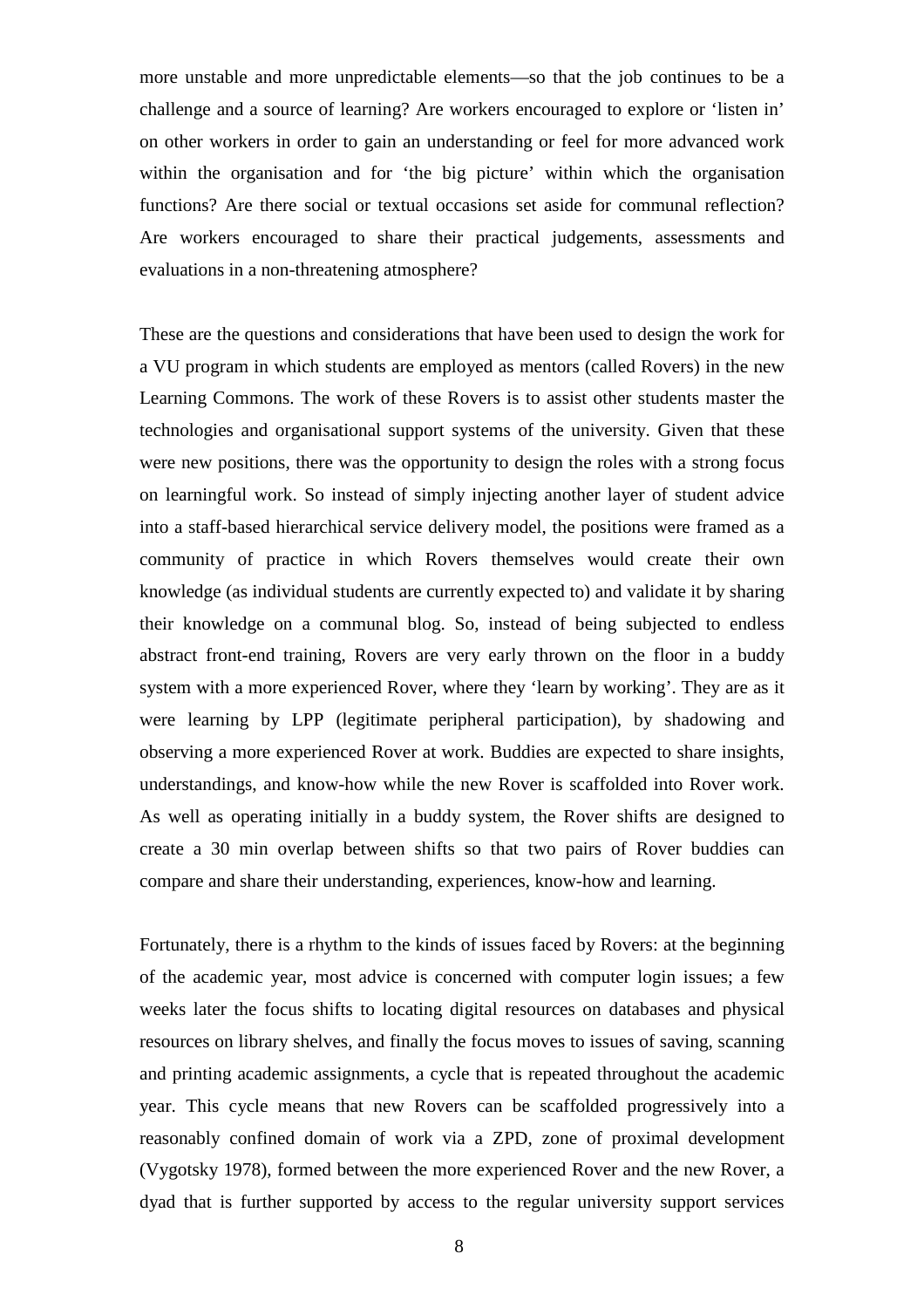(librarians, academic support, careers, IT support) if needed.

Rovers work and communicate asynchronously via a blog to which they post a reflective end-of-shift reports that are read by all other thirty Rovers. This report is addressed horizontally to the Rover team, not to the supervisor. In this way it is more like a shift-handover and is intended to contribute to the communal reflective experience and learning of the team as a whole. Because it is addressed to the whole team there is strong pressure for the writer to speak on behalf of the larger goals of the program. Thus each Rover invariably writes their shift report from the subjectposition of leader, and as a result construe themselves as assisting to define and concretely flesh out the substantive responsibilities, practices and social demeanours of this newly-created work role.

Although a research study to evaluate the success of this program in its efforts to design job roles of learningful work has only just begun, and so there is no current validated evidence for its success, anecdotal evidence suggests that students who work in this program do strengthen their learning to learn attributes such that they are more adapted to the working and learning demands of contemporary workplaces in a world of rapid change and complexity.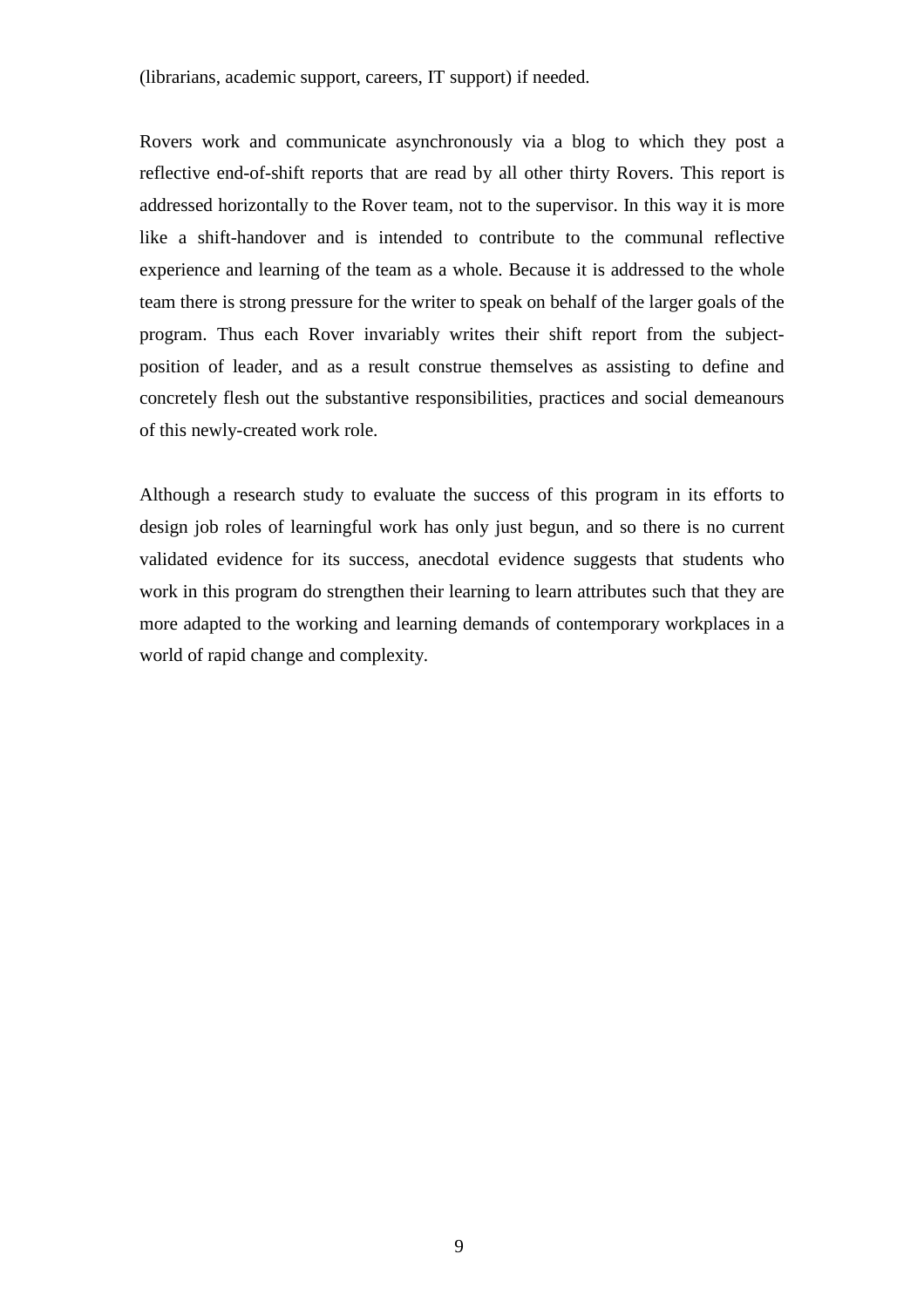### **References**

- Ambrosini, V. & Bowman, C. (2001). Tacit Knowledge: Some Suggestions for Operationalization. Journal of Management Studies, 38, 811-29.
- Argyris, C & Schön D (1978). Organizational learning: A theory of action perspective, Addison Wesley Reading, MA.
- Argyris, C. & Schön, D. (1996) Organizational learning II: Theory, method and practice. Addison Wesley Reading, MA.
- Bateson, G. (1979). Mind and Nature: A Necessary Unity. Bantam Books Toronto.
- Bauman, Z. (2000). Liquid Modernity. Blackwell Publishers Inc. Malden, MA.
- Beckett, D. (2007a). Adult Education and Professional Practice. The University of Melbourne, Faculty of Education.
	- (2007b). Holistic competence: Putting judgements first. Asian Pacific Educational Review, Sept 25.
- Beckett, D. & Hager, P. (2002). Life, Work and Learning: Practice in postmodernity. Routledge, London.
- Beckett, D., Hager, P. & Holland, S. (2002). Enhancing the Learning and employability of Graduates: the Role of Generic Skills. Business/Higher Education Round Table.
- Billett, S. (2004a). Workplace participatory practices: conceptualising workplaces as learning environments. Journal of Workplace Learning, 16:6, 312-24.
- —— (2004b). Learning through work: participatory practices. In H. Rainbird, A. Fuller and A. Munro, Workplace learning in Context. Routledge, London, 109- 125.
- —— (2002). Critiquing workplace learning discourses: Participation and continuity at work. Studies in the Education of Adults, 34:1, 56-67.
	- $-$  (2001). Learning in the workplace: strategies for effective practice. Allen & Unwin, Crows Nest, NSW.
- —— (2000). Co-participation at work: Knowing and working Knowledge. The Australian Centre for Organisational, Vocational, and Adult Learning, UTS Research Centre for Vocational Education and Training.
- Billett, S. & Ovens, C. (2007). Learning about work, working life and post-school options: guiding students reflections on paid part-time work Journal of Education and Work, 20:2, 75-90.
- Boud, D. and Middleton, H. (2003). Learning from others at work: communities of practice and informal learning. Journal of Workplace Learning, 15:5, 194-202.
- Bourdieu, P. (1980). The Logic of Practice. Stanford University Press, Stanford, CA.
- Dunne, J. (1993). Back to the Rough Ground: Phronesis and Techne in Modern Philosophy and in Aristotle. University of Notre Dame Press, Indiana.
- Engeström, Y. (2004). The new generation of expertise: Seven theses, in H. Rainbird,
- A. Fuller, & A. Munro, Workplace learning in context. Routledge, London, 145-165.
- Eraut, M. (2000). Non-formal Learning and Tacit Knowledge in Professional Work. British Journal of Educational Psychology, 70, 113-36.
- Evans, K. Hodkinson, P., Rainbird, H. & Unwin, L. (2006). Improving Workplace Learning. Routledge, NY.
- Flyvbjerg, B. (2001). Making Social Science Matter: Why social inquiry fails and how it can succeed again. Cambridge University Press, London.
- Garrick, J. & Usher, R. (1999). Flexible learning, contemporary work and enterprising selves. in Electronic Journal of Sociology, Retrieved 7 January, 2009 from http://www.sociology.org/content/vol005.001/garrick-usher.html
- Giddens, A (1986). The Constitution of Society, Polity Press, Cambridge.
- Hager, P. & Beckett, D. (1998). What Would Lifelong Education Look Like in a Workplace Setting? International Perspectives on Lifelong Learning, Kogan Page Limited, London, 224-235.